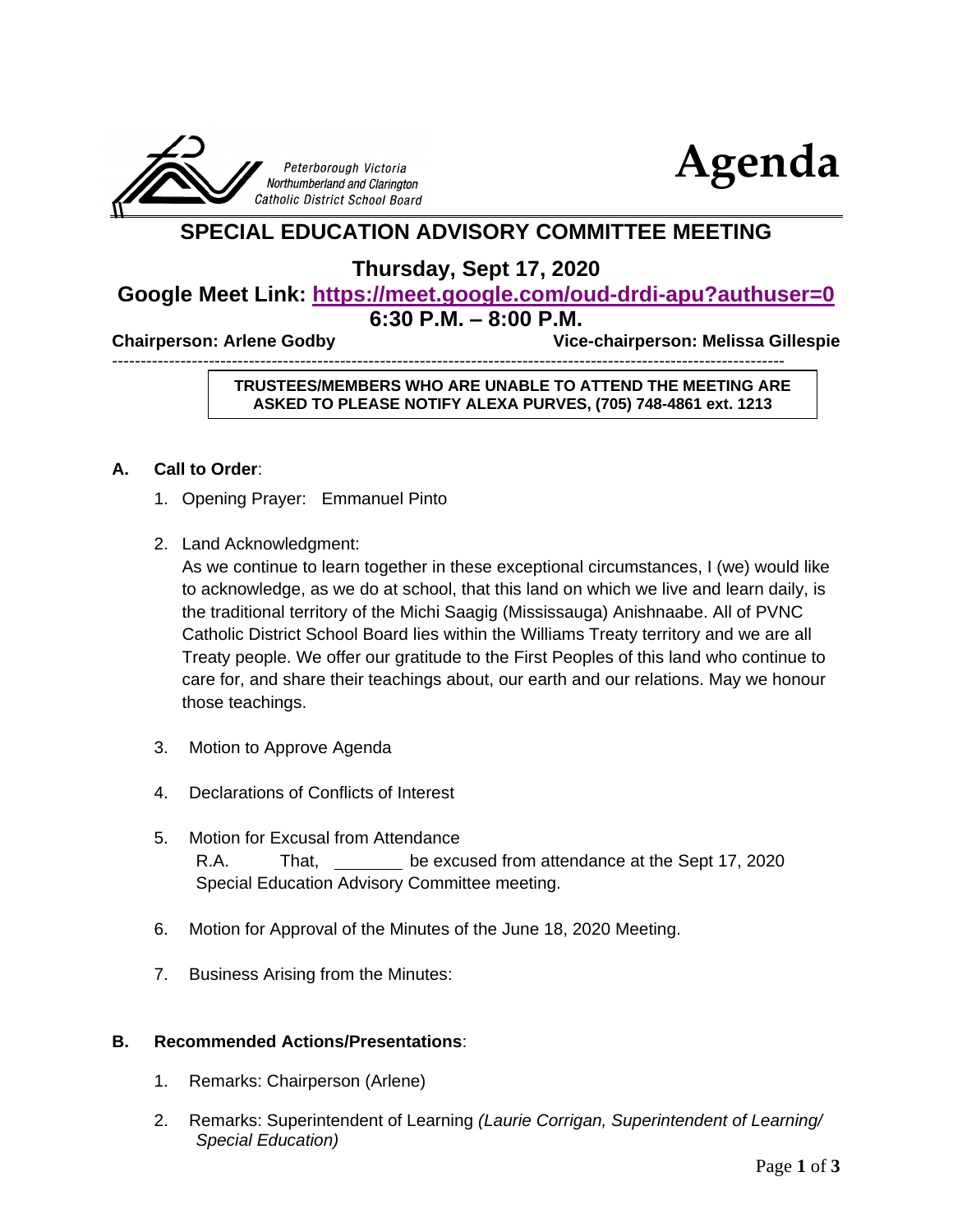- 3. Update from Trustees:
- 4. Budget & Special Education Staffing Isabel Grace and Laurie Corrigan
- 5. Special Education Plan Review
- 6. Topics for Next Year

#### **C. Discussion Items:**

1. SEAC Meeting Presentations

#### **D. Information Items**:

- 1. Reports from SEAC members
- 2. Return to School L. Corrigan
- 3. Mental Health and Wellbeing Strategy and Transitions Program J. Angelo

## **E. Old Business**:

#### **F. New Business**:

#### **G. Next Meeting**:

# 1. **2020-2021 Meeting Dates**:

Thursday, October 15, 2020 Thursday, November 19, 2020 Thursday, January 14, 2021 Thursday, February 18, 2021 Thursday, March 25, 2021 Thursday, April 29, 2021 Thursday, May 27, 2021 Thursday, June 17, 2021 10th Meeting PD/TBD Location: TBA Time: 6:30 – 8:00 p.m.

Next Meeting Prayer:

#### **H. Conclusion**:

1. Closing Prayer: Laura DiIanni